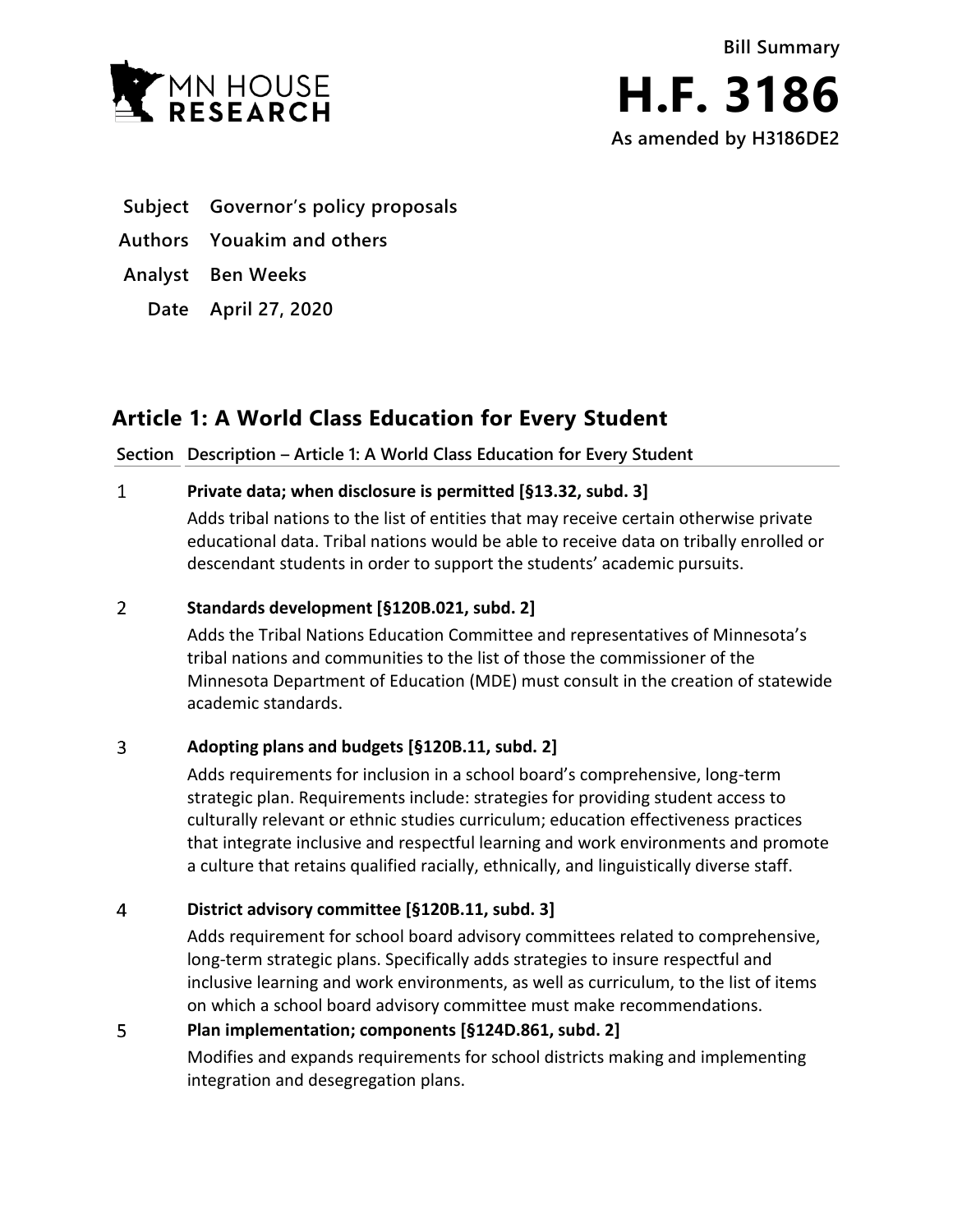# **Article 2: Safe and Nurturing Schools for Every Student**

## **Section Description – Article 2: Safe and Nurturing Schools for Every Student**

#### $\mathbf{1}$ **Education records [§120A.22, subd. 7]**

Requires all schools to send pupil withdrawal records, as well as any services a student needs to mitigate inappropriate behavior, to another school to which a student is transferring. These are in addition to current requirements to send various academic and disciplinary records.

#### $\overline{2}$ **Pupil withdrawal agreement [§121A.41, subd. 13]**

Adds definition of "pupil withdrawal agreement" meaning an agreement between a school and a student's parent or guardian by which the student withdraws from the school to avoid expulsion or suspension. Such agreements can be for no more than one year in length.

#### $\overline{3}$ **Provision of alternative programs [§121A.45, subd. 1]**

Changes terminology and makes conforming change related to nonexclusionary discipline.

### 4 **Exclusions and expulsions; pupil withdrawals and physical assaults [§121A.53, subd. 1]**

Changes terminology and makes conforming changes regarding pupil withdrawal agreements, created elsewhere in the bill.

#### 5 **School meals policy; lunch aid; food service accounting [§124.111]**

**Subd. 1. School meal policy.** Requires participants in the national school lunch program to adopt and post a school meals policy. The policy must address student meal charges and collections practices, prohibit withdrawals of meals served to students, ensure that a student eligible for free and reduced-price lunch is always served a reimbursable meal, and be provided to a third party meal services vendor.

**Subd. 1a. School lunch aid amounts.** Creates a new subdivision with language previously in subdivision 1.

**Subd. 4. No fees.** Prohibits a participant from denying school lunch to a student who qualifies for free or reduced-price lunch, regardless of whether the student has an outstanding balance in the student's meal account for any reason.

**Subd. 5. Respectful treatment.** Requires a participant to provide meals to participating students in a respectful manner and conform to the school meals policy. Prohibits certain reminders of outstanding meal balances, and prohibits limiting student participation in school activities due to unpaid student meal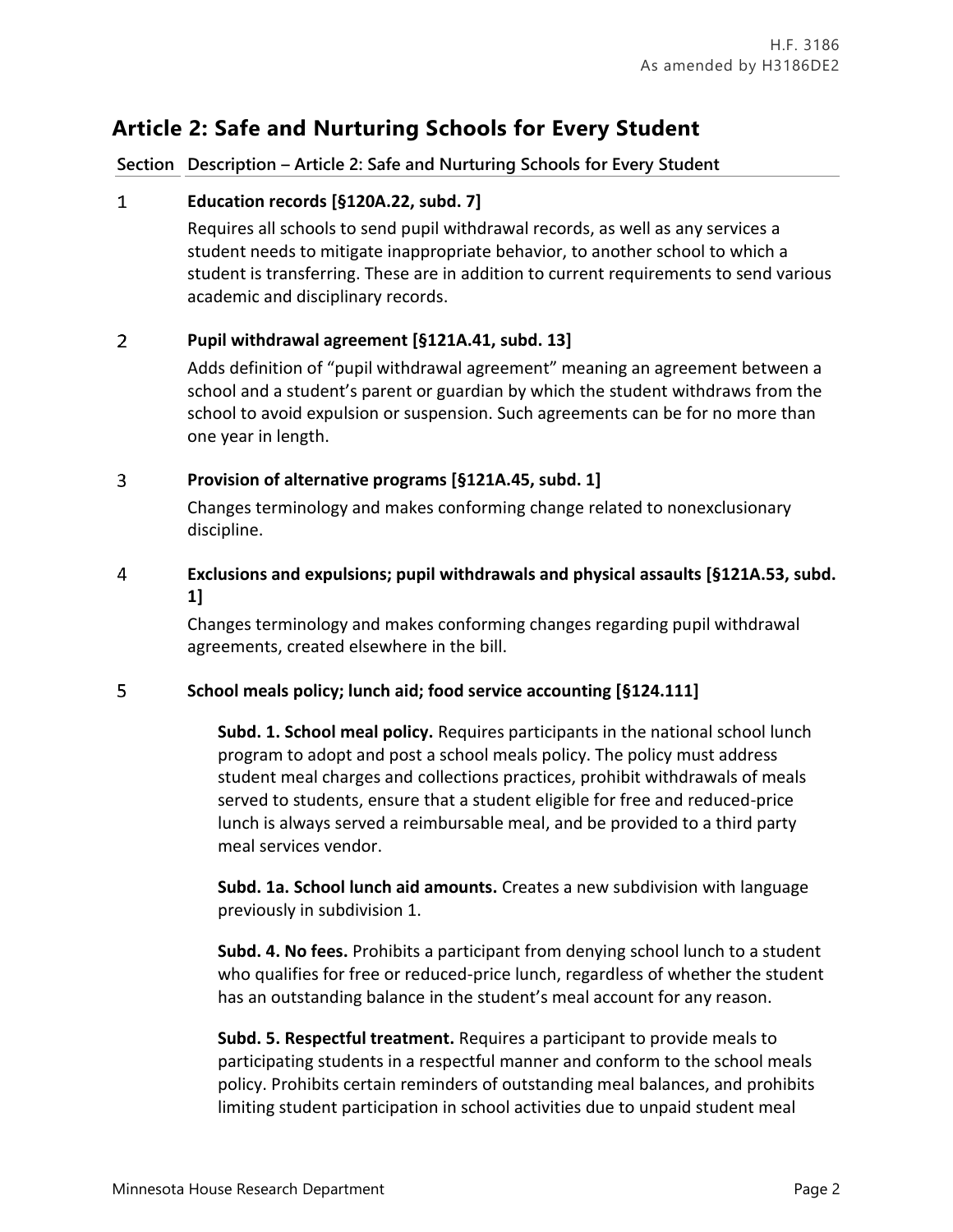## **Section Description – Article 2: Safe and Nurturing Schools for Every Student**

balances. Requires the commissioner to send a letter of noncompliance to a participant that does not provide meals to participating students in a respectful manner, and the participant to respond and remedy the practice within 60 days.

### 6 **Graduation ceremonies; tribal regalia and objects of cultural significance [§124D.792]**

Requires school districts to allow American Indian students to wear regalia and objects of cultural significance at graduation ceremonies.

#### $\overline{7}$ **Certain federal, state, and local requirements [§124E.03, subd. 2]**

Requires charter schools to comply with municipal contracting laws in the same manner as currently required by school districts. The municipal contracting statute requires that contracts at certain dollar amounts go through certain open bidding processes and the like, as well more specific requirements for a variety of particular contract types.

# **Article 3: Qualified Teachers for Every Student**

**Section Description – Article 3: Qualified Teachers for Every Student**

### $\mathbf{1}$ **Increasing the percentage of teachers of color and American Indian teachers in Minnesota [§120B.117]**

**Subd. 1. Purpose.** States the section's purpose of increasing the percentages of teachers of color and American Indian teachers in Minnesota such that all students have access to effective teachers who reflect student diversity.

**Subd. 2. Equitable access to racially and ethnically diverse teachers.** Sets goal of increasing percentage of Minnesota teachers of color and American Indian teachers by two percent per year with an aim of having teachers reflect student diversity by 2040.

**Subd. 3. Rights not created.** Clarifies that the goals under the section do not confer any rights.

**Subd. 4. Reporting.** Sets reporting requirements for Professional Educator Licensing and Standards Board (PELSB) in collaboration with MDE beginning in 2020 and each year thereafter. The report, which must be posted on PELSB's website, must address progress under a number of sections of law aimed at increasing the number of teachers of color and American Indian teachers in Minnesota. PELSB must consult with various public and community groups in preparing the report.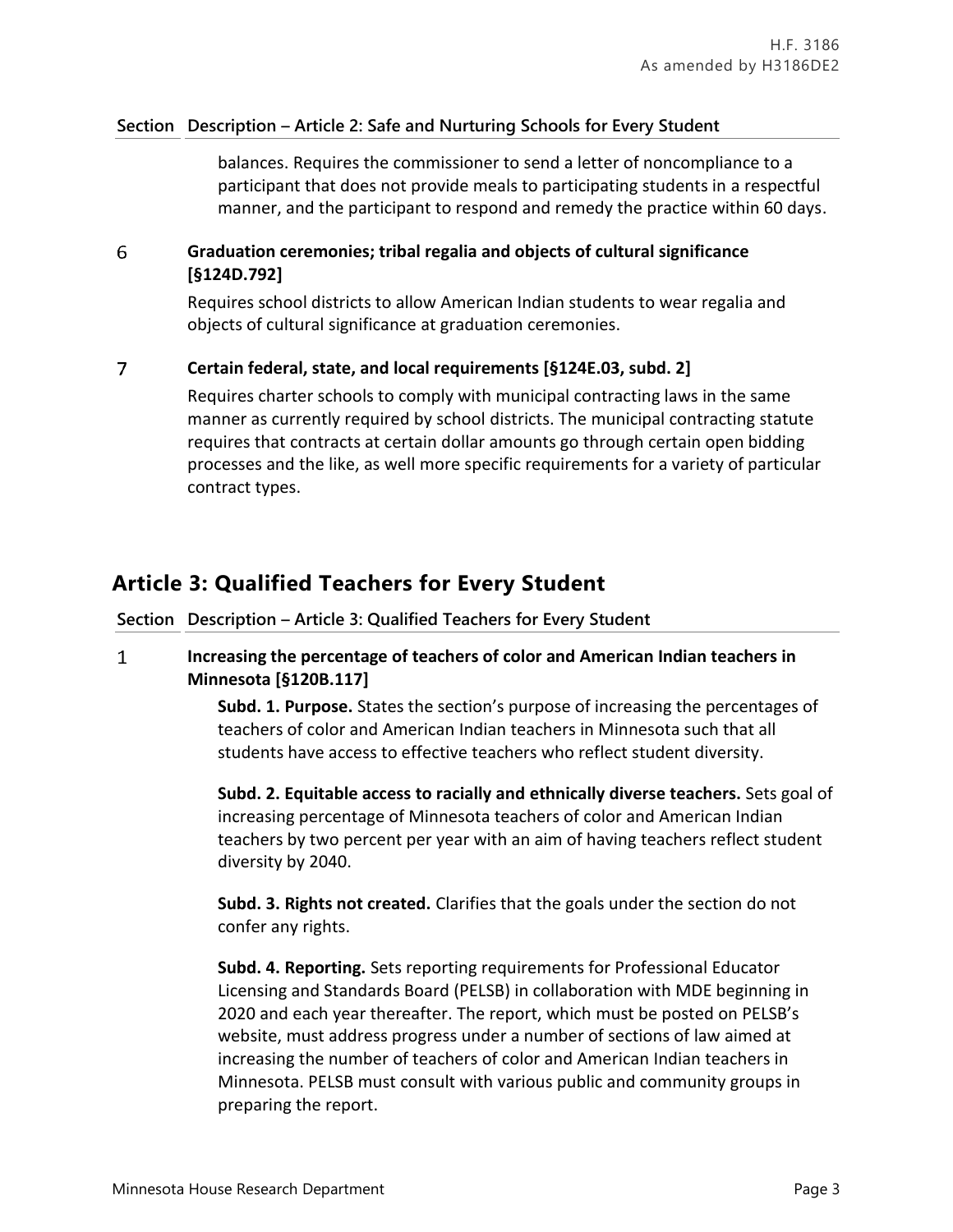## **Section Description – Article 3: Qualified Teachers for Every Student**

### $\overline{2}$ **Development, evaluation, and peer coaching for continuing contract teachers [§122.40, subd. 8]**

Adds cultural competency to list of items evaluated under teacher development and evaluation. The section applies to teachers in school districts other than those in cities of the first class.

### $\overline{3}$ **Development, evaluation, and peer coaching for continuing contract teachers [§122A.41, subd. 5]**

Adds cultural competency to list of items evaluated under teacher development and evaluation. The section applies to teachers in school districts in cities of the first class.

#### $\overline{4}$ **School board member training [§123B.09, subd. 2]**

Allows school board members of tribal contract schools to receive training provided by the Minnesota School Boards Association and created in collaboration with MDE and the Office of Higher Education.

#### 5 **Duties; evaluation [§123B.147, subd. 3]**

Adds cultural competency to list of items evaluated under principal evaluation.

# **Article 4: Updating Definitions and Timelines**

## **Section Description – Article 4: Updating Definitions and Timelines**

#### $\mathbf{1}$ **Verification of age for admission to public school [§120A.20, subd. 4]**

Aligns with federal guidance that a school district may not require a birth certificate to enroll in a public school. Allows for a number of different mechanisms for verifying student age.

#### $\overline{2}$ **Requirements for instructors [§120A.22, subd. 10]**

Eliminates, under the compulsory instruction section, the option of completing a "teacher competency examination" to fulfil the minimum requirements to provide instruction to a child. No such relevant examination currently exists in Minnesota.

#### 3 **Dissemination of information; notification of intent to enroll [§124D.09, subd. 7]**

Changes the deadlines for students to notify school districts of intent to enroll in PSEO courses. Under the proposed change, there would be two deadlines: May 30 for fall term and October 30 for spring term.

#### 4 **Financial arrangements [§124D.09, subd. 13]**

Changes and clarifies deadlines related to a student withdrawing from a PSEO course.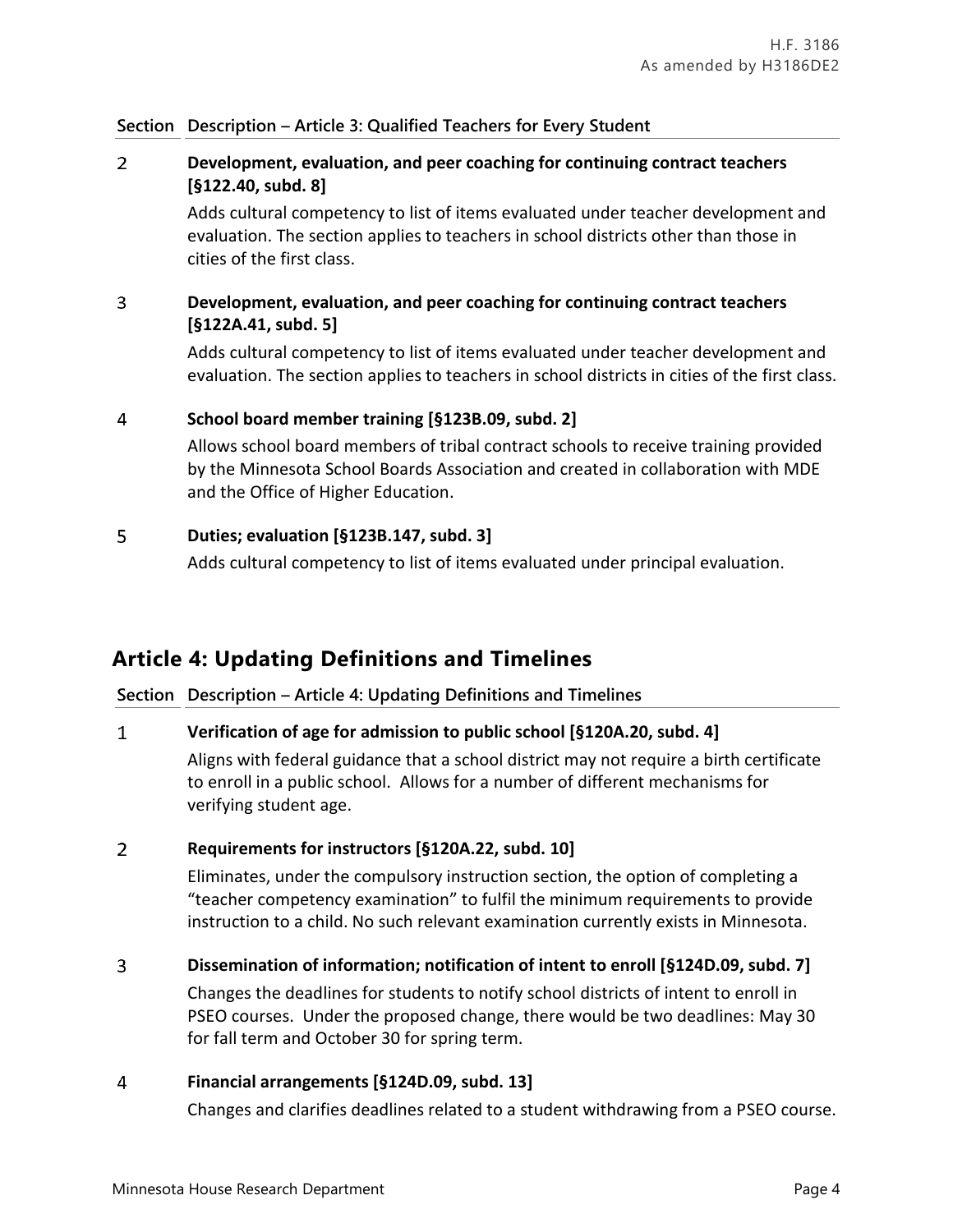## **Section Description – Article 4: Updating Definitions and Timelines**

#### 5 **Additional duties [§124D.141, subd. 2]**

Eliminates outdated or now unnecessary language.

#### 6 **Administration [§124D.165, subd. 3]**

Adds an alternative deadline for early learning scholarship recipients who receive the scholarship before turning three years old.

#### $\overline{7}$ **Early childhood program eligibility [§124D.165, subd. 4]**

Eliminates obsolete language.

#### 8 **Program described [§124D.74, subd. 1]**

Adds clarifying language to American Indian Education Programs section.

#### 9 **Parent committee [§124D.78, subd. 1]**

Provides definition of "American Indian students" for purposes of section related to parent and community participation in school districts and at American Indian schools.

#### 10 **Membership [§124D.78, subd.3]**

Requires a majority of the parents on American Indian parent advisory boards to be parents of American Indian students.

#### 11 **Technical assistance [§124D.79, subd. 2]**

Modifies MDE's requirement to provide technical assistance to schools and districts under the Community and Commissioner Participation in American Indian Education section to include an annual report of American Indian student data.

#### 12 **Procedures [§124D.81, subd. 1]**

Adds clarifying language consistent with current practice.

#### 13 **Revenue reserved [§124D.862, subd. 7]**

Updates an incorrect reference in achievement and integration aid section.

#### 14 **English learners [§124E.03, subd. 8]**

Clarifies that the English Learners Act applies to charter schools.

#### 15 **Corporal punishment [§124E.03, subd. 9]**

Applies section prohibiting corporal punishment to charter schools.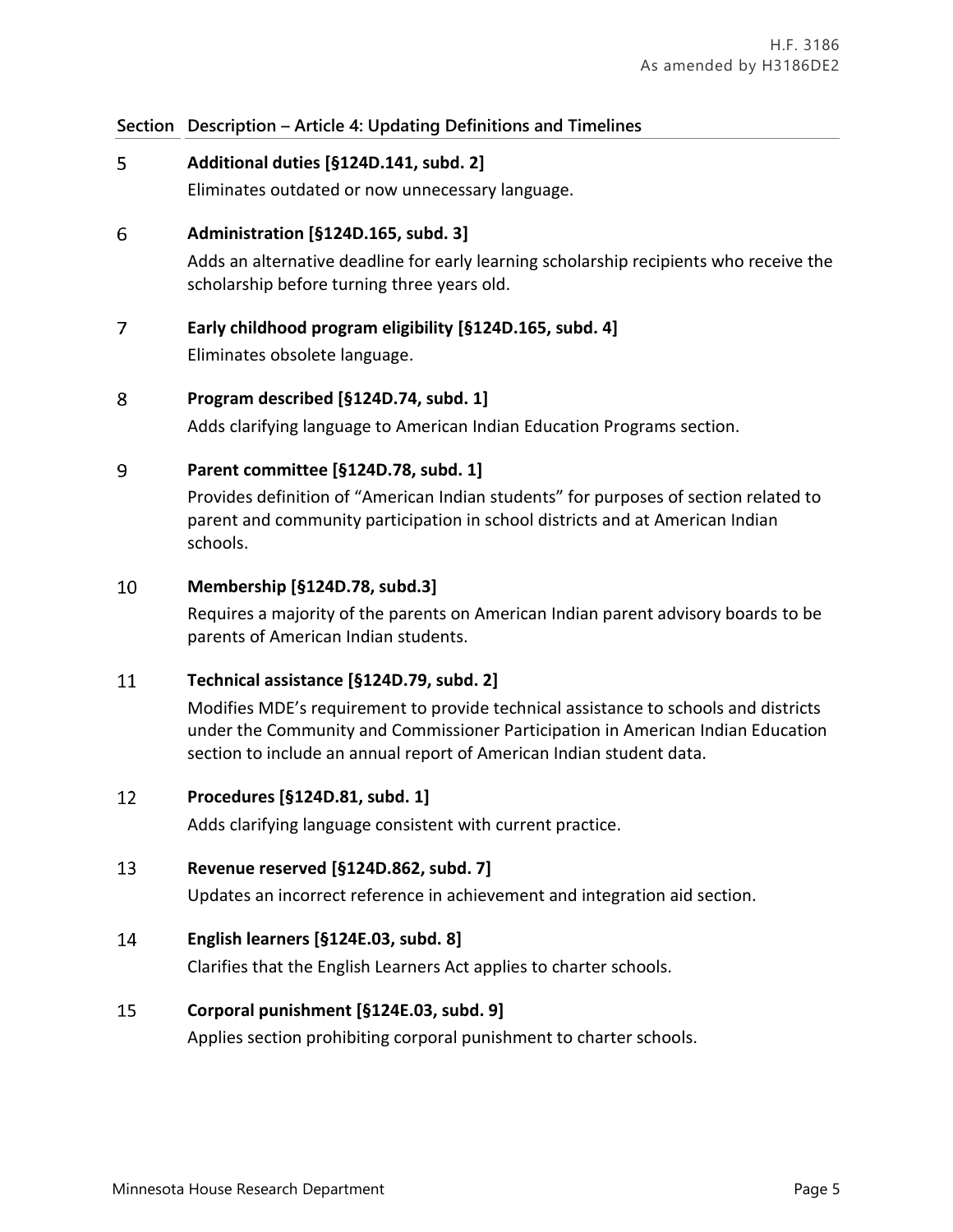## **Section Description – Article 4: Updating Definitions and Timelines**

#### 16 **Application content [§124E.05, subd. 4]**

Together with section 20, clarifies that if a charter school authorizer withdraws before the end of their five-year evaluation, they are not subject to the evaluation.

#### 17 **Withdrawal [§124E.05, subd. 7]**

Together with section 19, clarifies that if a charter school authorizer withdraws before the end of their five-year evaluation, they are not subject to the evaluation.

#### 18 **Admission requirements and enrollment [§124E.11]**

Clarifies that entry into a charter school is free to any student in Minnesota.

#### 19 **Affiliated nonprofit building corporation [§124E.13, subd. 3]**

Clarifies that only one local education agency may organize an affiliated nonprofit building corporation.

#### 20 **Rulemaking [§125A.091, subd. 29]**

Requires MDE to align rule with law passed in 2019 relating to conciliation conferences.

#### 21 **Interagency early intervention committees [§125A.30]**

Adds tribal health and human service agencies to Interagency Early Intervention Committees.

- 22 **Services to people with visual and physical disabilities [§134.31, subd. 4a]** Updates references to conform with federal terminology changes.
- 23 **Limitations of order effective January 1, 2015, and later [§609A.03, subd. 7a]** Removes MDE from the list of agencies that receive notifications of criminal expungements, which is obsolete after the creation of PELSB.

# **Article 5: Technical Recodification**

### **Section Description – Article 5: Technical Recodification**

#### $\mathbf{1}$ **Revisor instruction.**

Reorganizes subsections of Minnesota Statutes, section 120B.30, pertaining to statewide testing and reporting, into new subdivisions and sections. The changes in this section are intended to be purely organizational and to have no substantive effect.